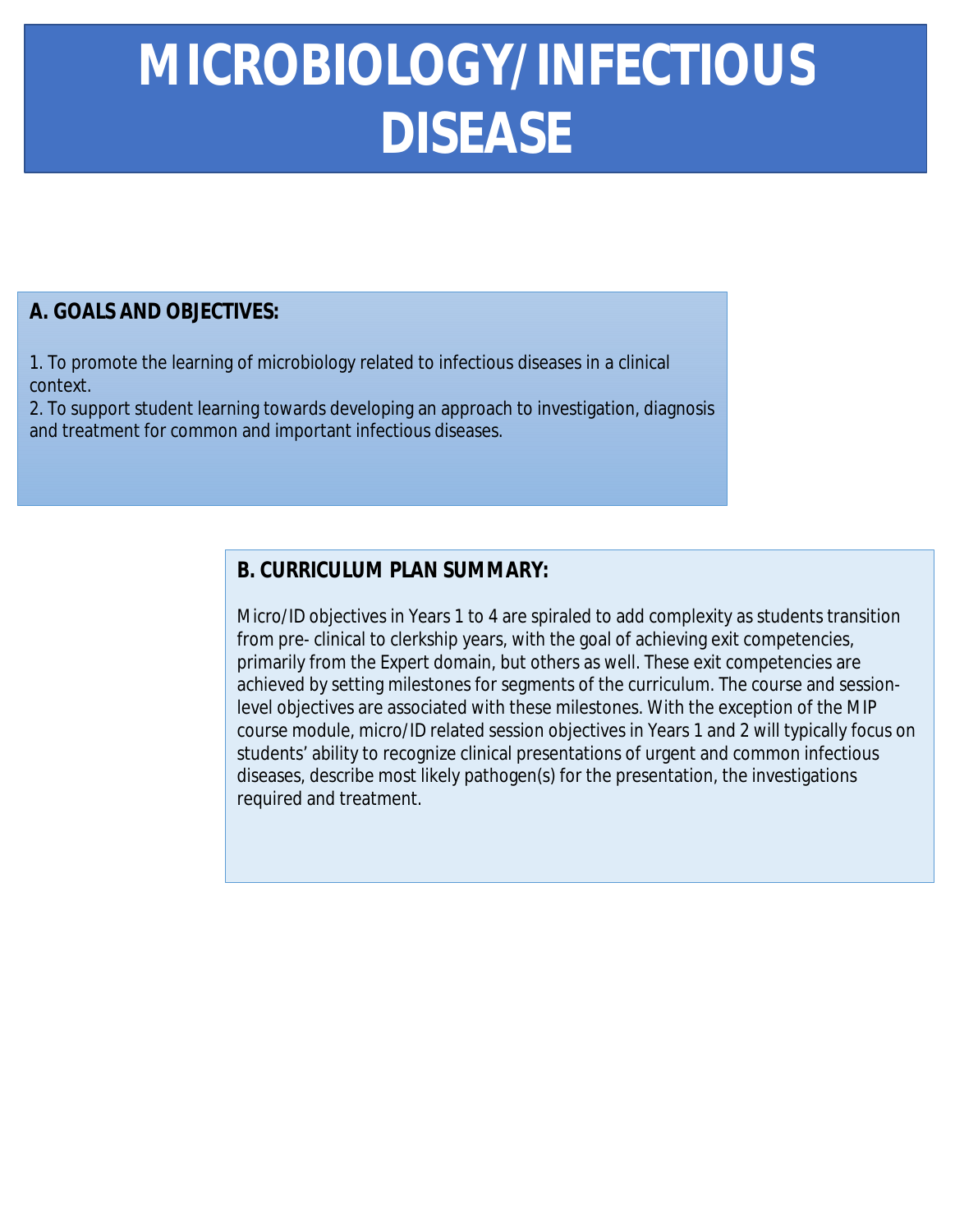| <b>C. OBJECTIVES</b>                   |                                                                                                                                                                                                                                                                                                |  |
|----------------------------------------|------------------------------------------------------------------------------------------------------------------------------------------------------------------------------------------------------------------------------------------------------------------------------------------------|--|
| <b>Term and Year*</b>                  | <b>Milestone Goals</b>                                                                                                                                                                                                                                                                         |  |
| Term 1, Year 1                         | 1. Recognize local and systemic clinical features of infection in general                                                                                                                                                                                                                      |  |
| <b>Microbiology module, MIP course</b> | 2. Recognize variation in micro-organisms in general terms, including                                                                                                                                                                                                                          |  |
|                                        | differences between normal flora ecosystems, propensity to cause human                                                                                                                                                                                                                         |  |
|                                        | disease and factors influencing virulence.                                                                                                                                                                                                                                                     |  |
|                                        | - Classify bacteria according to Gram stain reaction and morphology<br>3. Describe common and clinically important bacterial, viral, fungal and<br>parasitic agents implicated in common infectious diseases.<br>4. Describe methods of transmission of infectious diseases being able to give |  |
|                                        |                                                                                                                                                                                                                                                                                                |  |
|                                        |                                                                                                                                                                                                                                                                                                |  |
|                                        |                                                                                                                                                                                                                                                                                                |  |
|                                        | common examples for each                                                                                                                                                                                                                                                                       |  |
|                                        | 5. Describe methods of infection control including personal protection                                                                                                                                                                                                                         |  |
|                                        | strategies and aseptic technique.                                                                                                                                                                                                                                                              |  |
|                                        | 6. Describe the different classes and the spectrum of activity of commonly                                                                                                                                                                                                                     |  |
|                                        | used antibiotics.                                                                                                                                                                                                                                                                              |  |
|                                        | - name commonly used antibiotics                                                                                                                                                                                                                                                               |  |
|                                        | - describe which organisms/type of infection they are commonly used for                                                                                                                                                                                                                        |  |
|                                        | 7. Begin to recognize the role/value of antibiotic stewardship in minimizing                                                                                                                                                                                                                   |  |
|                                        | development of antibiotic resistant organisms.                                                                                                                                                                                                                                                 |  |
| Term 2, Year 1                         |                                                                                                                                                                                                                                                                                                |  |
| Term 1 and 2, Year 2 (may include      |                                                                                                                                                                                                                                                                                                |  |
| Terms 2-4 in preclerkship as one       |                                                                                                                                                                                                                                                                                                |  |
| segment for some integrated            |                                                                                                                                                                                                                                                                                                |  |
| curricular themes)                     |                                                                                                                                                                                                                                                                                                |  |
| <b>Respiratory</b>                     | 1. Tuberculosis disease and TB infection (latent TB)                                                                                                                                                                                                                                           |  |
|                                        | 2. Lower respiratory tract infections including influenza and covid-19                                                                                                                                                                                                                         |  |
|                                        | 3. Pediatric upper respiratory tract infections including Croup, Tracheitis,                                                                                                                                                                                                                   |  |
|                                        | Epiglotitis, Retropharyngeal abscess/Tonsillar abscess, otitis media, otitis                                                                                                                                                                                                                   |  |
|                                        | externa, sinusitis, pharngitis                                                                                                                                                                                                                                                                 |  |
|                                        | 4. Respiratory tract infections in special populations- COPD and Cystic                                                                                                                                                                                                                        |  |
|                                        | <b>Fibrosis</b>                                                                                                                                                                                                                                                                                |  |
| <b>Neurosciences</b>                   | 1. Acute and chronic meningitis                                                                                                                                                                                                                                                                |  |
|                                        | 2. Encephalitis                                                                                                                                                                                                                                                                                |  |
|                                        | 3. Cerebral abscess                                                                                                                                                                                                                                                                            |  |
|                                        | <b>4. Viral infections</b>                                                                                                                                                                                                                                                                     |  |
|                                        | 5. Neurocysticercosis                                                                                                                                                                                                                                                                          |  |
|                                        | 6. Occular infections- Conjunctivitis, keratitis                                                                                                                                                                                                                                               |  |
| <b>Kidney and Urinary Tract</b>        | 1. Pediatric UTI                                                                                                                                                                                                                                                                               |  |
|                                        | 2. Cystitis                                                                                                                                                                                                                                                                                    |  |
|                                        | 3. Pyelonephritis                                                                                                                                                                                                                                                                              |  |
|                                        | <b>4. Renal abscess</b>                                                                                                                                                                                                                                                                        |  |
|                                        | 5. Epidydymitis and orchitis                                                                                                                                                                                                                                                                   |  |
|                                        | 6. Fournier's gangrene                                                                                                                                                                                                                                                                         |  |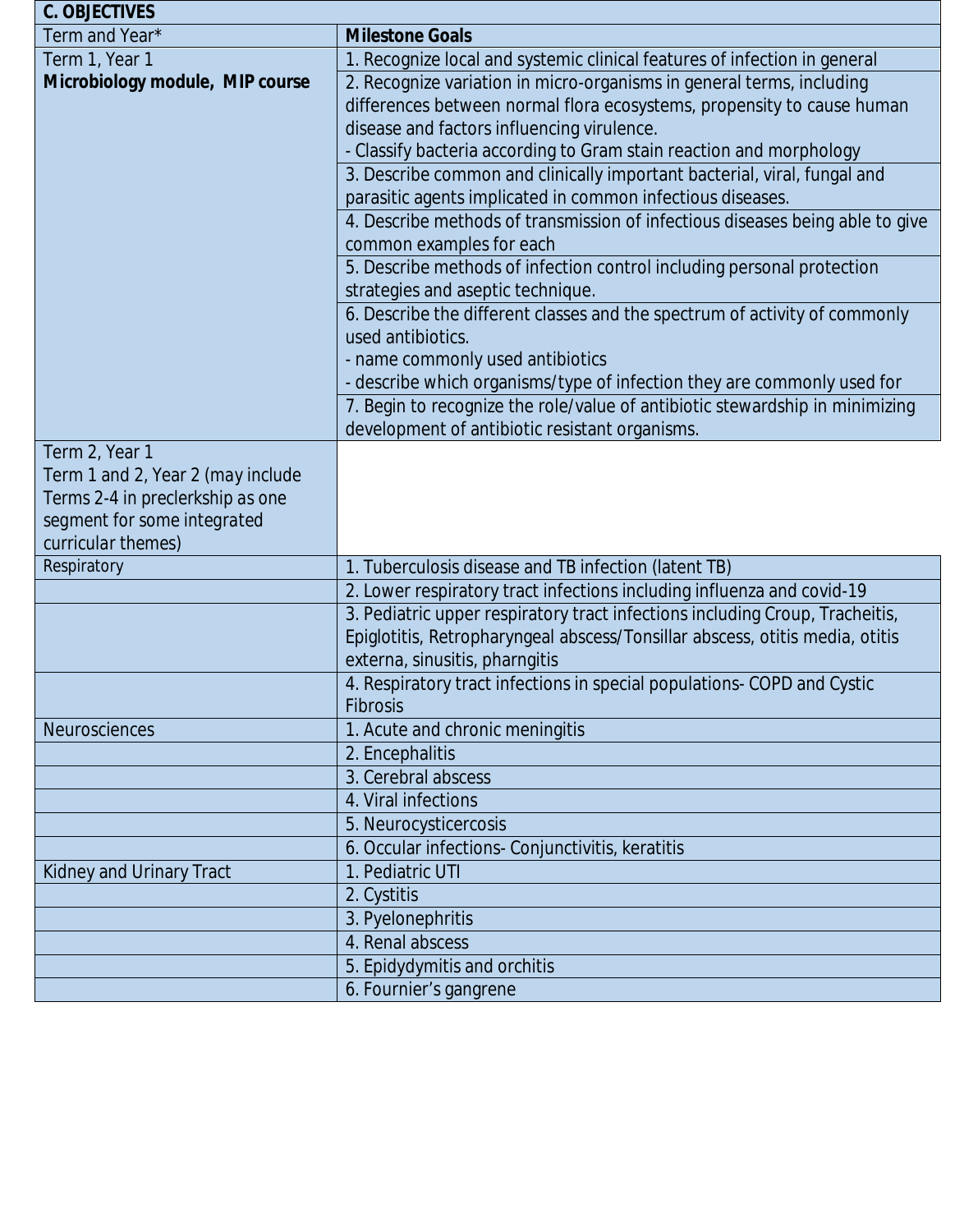|                            | 7. Asymptomatic bacteruria                                                |
|----------------------------|---------------------------------------------------------------------------|
| <b>MSK</b>                 | 1. Osteomyelitis                                                          |
|                            | 2. Septic arthritis                                                       |
|                            | 3. Septic bursitis/tendonitis                                             |
| <b>Gastrointestinal</b>    | 1. Peritonitis                                                            |
|                            | 3. Liver abscess                                                          |
|                            | <b>4. HIV</b>                                                             |
|                            | 5. Peptic ulcer disease                                                   |
|                            | 6. Infectious causes of diarrhea                                          |
|                            | 7. Acute hepatitis                                                        |
| <b>Cardiovascular</b>      | 1. Valvular disease and endocarditis                                      |
|                            | 2. Diabetic foot management                                               |
|                            | 3. Shock and Sepsis                                                       |
| <b>Dermatology</b>         | 1. Folliculitis                                                           |
|                            | 2. Furuncles and Carbuncles                                               |
|                            | 3. Glandular infecitons including hordeolum and chalazion                 |
|                            | 4. Cellulitis, erysipelas, impetigo,                                      |
|                            | 5. Fungal skin infections                                                 |
|                            | 6. Infestations-scabies, lice and bed bugs                                |
|                            | 7. Warts, growths, blisters/bullae and ulcers                             |
|                            | 8. Toxin related infections                                               |
|                            | 9. Deep tissue infections including necrotizing fascitis                  |
|                            | 10. Lymphocutanous infections                                             |
|                            | 11. ulceroglandular infecitons including agents of bioterrorism           |
| <b>Reproductive system</b> | 1. Cervical dysplasia and HPV                                             |
|                            | 2. Viral and Bacterial Perinatal infections                               |
|                            | 3. PID and tubo-ovarian abscess                                           |
|                            | 4. Urethritis                                                             |
|                            | 5. Cervicitis                                                             |
|                            | <b>6. Balanitits</b>                                                      |
|                            | 7. Vaginitis                                                              |
|                            | 8. Valvular disease including warts and ulcers                            |
|                            | 9. Puerperal sepsis-endometritis                                          |
|                            | 10. Mastitis/abscess                                                      |
| <b>Hematology</b>          | 1. Febrile neutropenia                                                    |
| Year 3 and 4               |                                                                           |
|                            | 1. Shock/Sepsis                                                           |
|                            | -know the definition and clinical presentation of shock/sepsis            |
|                            | 2. Line/catheter infections                                               |
|                            | -know the importance of aseptic technique in infection prevention         |
|                            | 3. Fever in the returning traveler (including tropical infections such as |
|                            | malaria and typhoid)                                                      |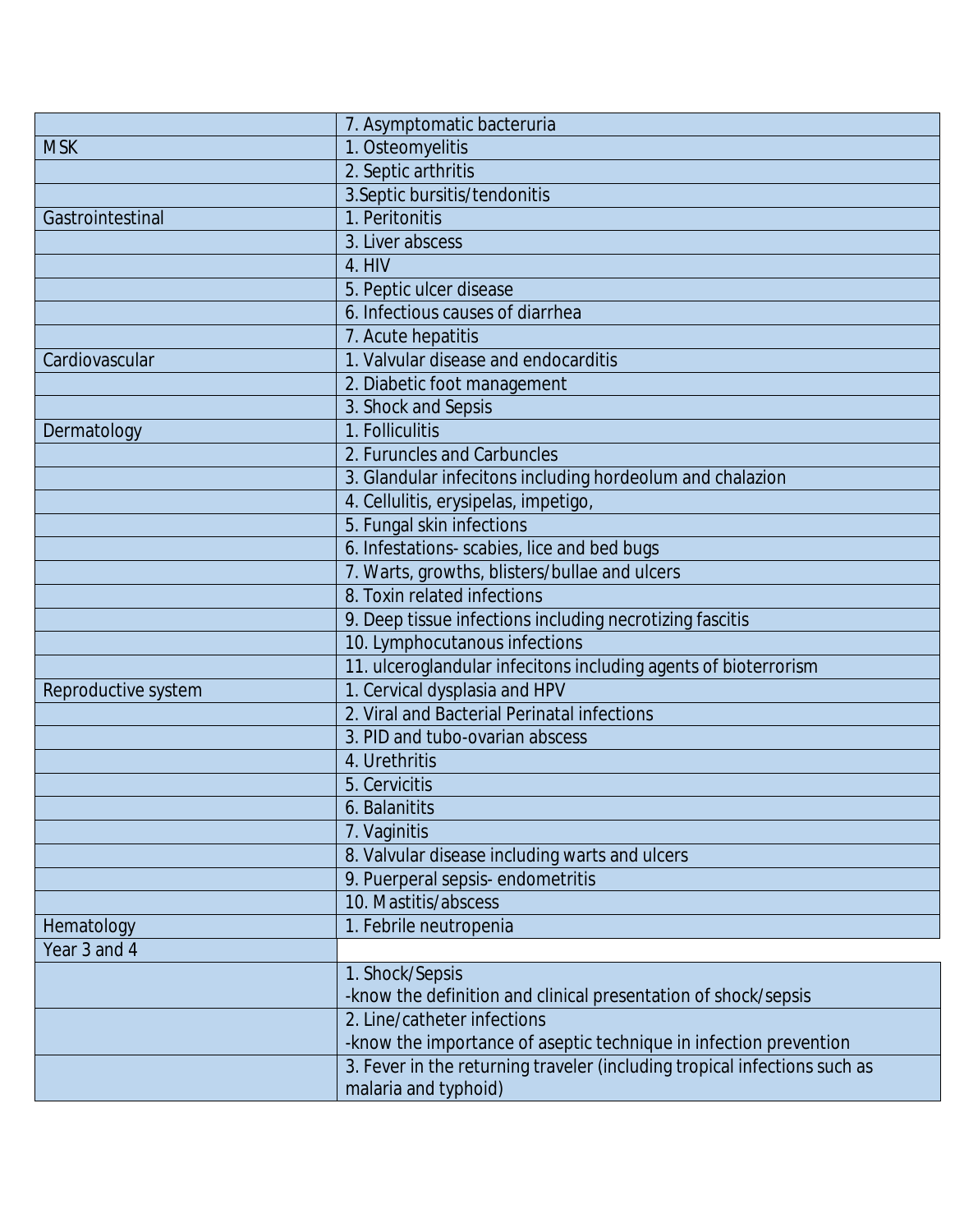|  | -know the importance of a detailed travel history and the relevant risk      |
|--|------------------------------------------------------------------------------|
|  | factors in establishing the diagnosis                                        |
|  | 4. Infections in immunocompromised hosts                                     |
|  | - splenectomy                                                                |
|  | - recognize the importance of the innate immune system                       |
|  | 5. vaccination recommendations in different populations                      |
|  | - infancy and childhood                                                      |
|  | - elderly                                                                    |
|  | - splenectomy                                                                |
|  | -recognize the importance of vaccination in infection prevention and control |
|  | on a personal as well as a population level                                  |
|  | 6. Bites - human and animal                                                  |
|  | 7. Blood and body fluid exposures                                            |

## *Pathogen List:*

Pathogens listed in the **Essential Tables** are an inventory of infectious agents for which graduating medical students should be able to recognize clinical presentations, understand diagnostic tests, and provide management plans (including an appropriate antimicrobial agent..

Pathogens listed in the **Supplementary Tables** are infectious agents for which graduating medical students should be able to recognize clinical presentations. Additional information with respect to investigation and management is not necessary at the level of the undergraduate student.

| <b>Essential to know Gram positive cocci</b> |                                          |
|----------------------------------------------|------------------------------------------|
| <b>Genus</b>                                 | <b>Species</b>                           |
| <b>Staphylococcus</b>                        | aureus, Coagulase Negative Staphylococci |
| <b>Streptococcus</b>                         | viridans group, pneumoniae, Beta-        |
|                                              | hemolytic streptococci,                  |
| <b>Enterococcus</b>                          | faecium, fecalis                         |

| <b>Essential to know Gram positive bacilli</b> |                   |
|------------------------------------------------|-------------------|
| <b>Genus</b>                                   | <b>Species</b>    |
| <b>Clostridium</b>                             | difficile, tetani |
| Listeria                                       | monocytogenes     |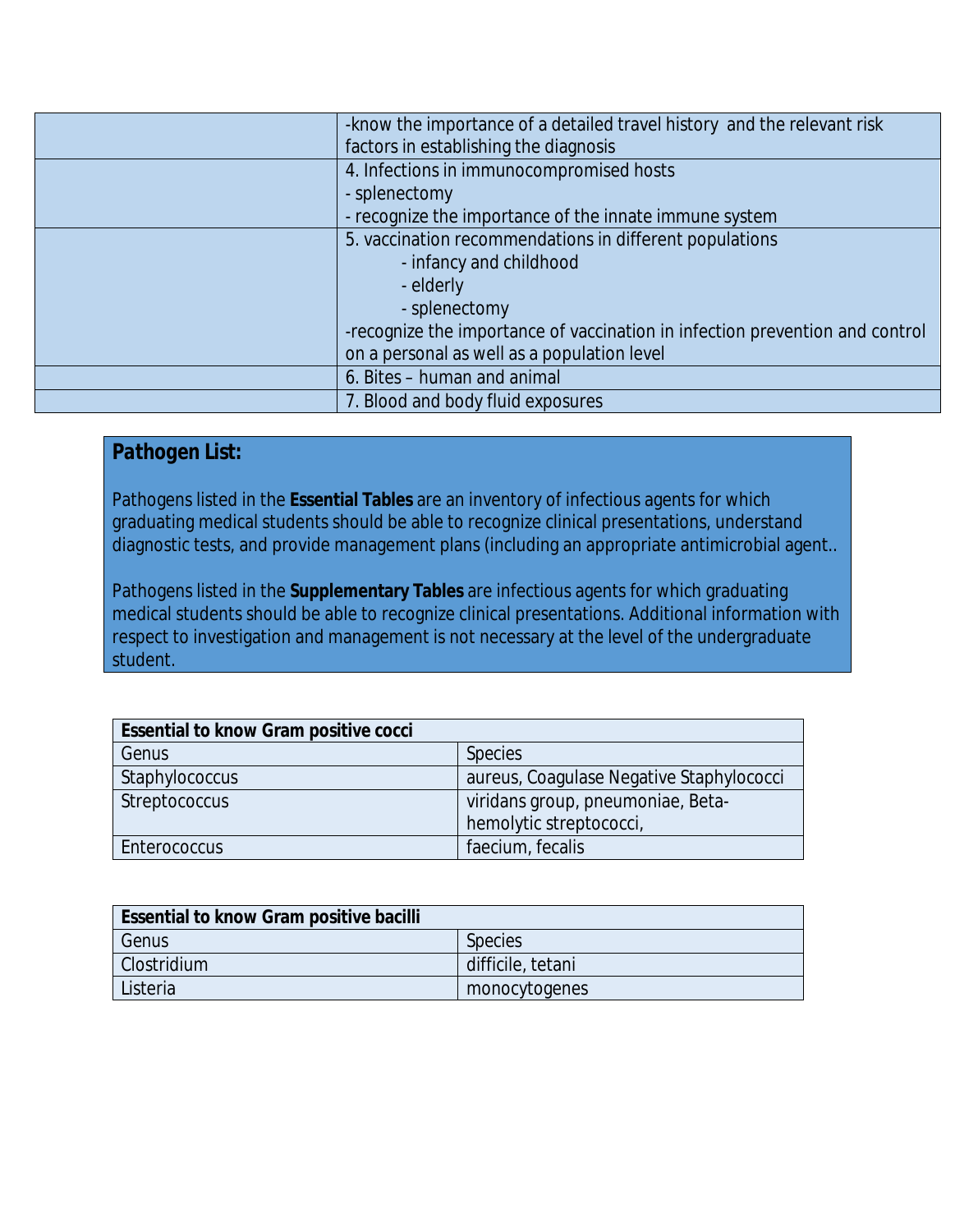| <b>Essential to know Gram negative bacilli</b> |                |
|------------------------------------------------|----------------|
| <b>Genus</b>                                   | <b>Species</b> |
| Escherichia                                    | coli           |
| Pasteurella                                    | multocida      |
| Helicobacter                                   | pylori         |
| Klebsiella                                     | pneumoniae     |
| <b>Pseudomonas</b>                             | aeruginosa     |
| Salmonella                                     | typhi          |
| <b>Shigella</b>                                | dysenteriae    |

| <b>Essential to know Gram negative</b> |                                          |
|----------------------------------------|------------------------------------------|
| coccobacilli                           |                                          |
| <b>Genus</b>                           | <b>Species</b>                           |
| <b>Bordetella</b>                      | pertussis                                |
| <b>Haemophillus</b>                    | infuenzae type B, influenzae non-typable |

| <b>Essential to know Gram negative cocci</b> |                         |
|----------------------------------------------|-------------------------|
| <b>Genus</b>                                 | <b>Species</b>          |
| Neisseria                                    | meningitidis, gonorrhea |
| Moraxella                                    | catarrhalis             |

| <b>Essential to know - Other bacteria</b> |                             |
|-------------------------------------------|-----------------------------|
| <b>Genus</b>                              | <b>Species</b>              |
| Chlamydia                                 | trachomatis,                |
| <b>Respiratory Atypical Infections</b>    |                             |
| (Chlamydophyla pneumoniae,                |                             |
| Mycoplasma pneumoniae)                    |                             |
| Mycobacterium                             | tuberculosis, avium complex |
| <b>Treponema</b>                          | pallidum                    |
| Anaerobic bacteria (general)              |                             |

| <b>Essential to know - yeasts/molds</b> |                    |
|-----------------------------------------|--------------------|
| <b>Genus</b>                            | <b>Species</b>     |
| <b>Candida</b>                          | Albicans, glabrata |
| Dermatophytes (Trichosporon,            |                    |
| Microsporum, Epidermophyton)            |                    |
| <b>Aspergillus</b>                      | fumigatus          |
| Cryptococcus                            | Neoformans, gatii  |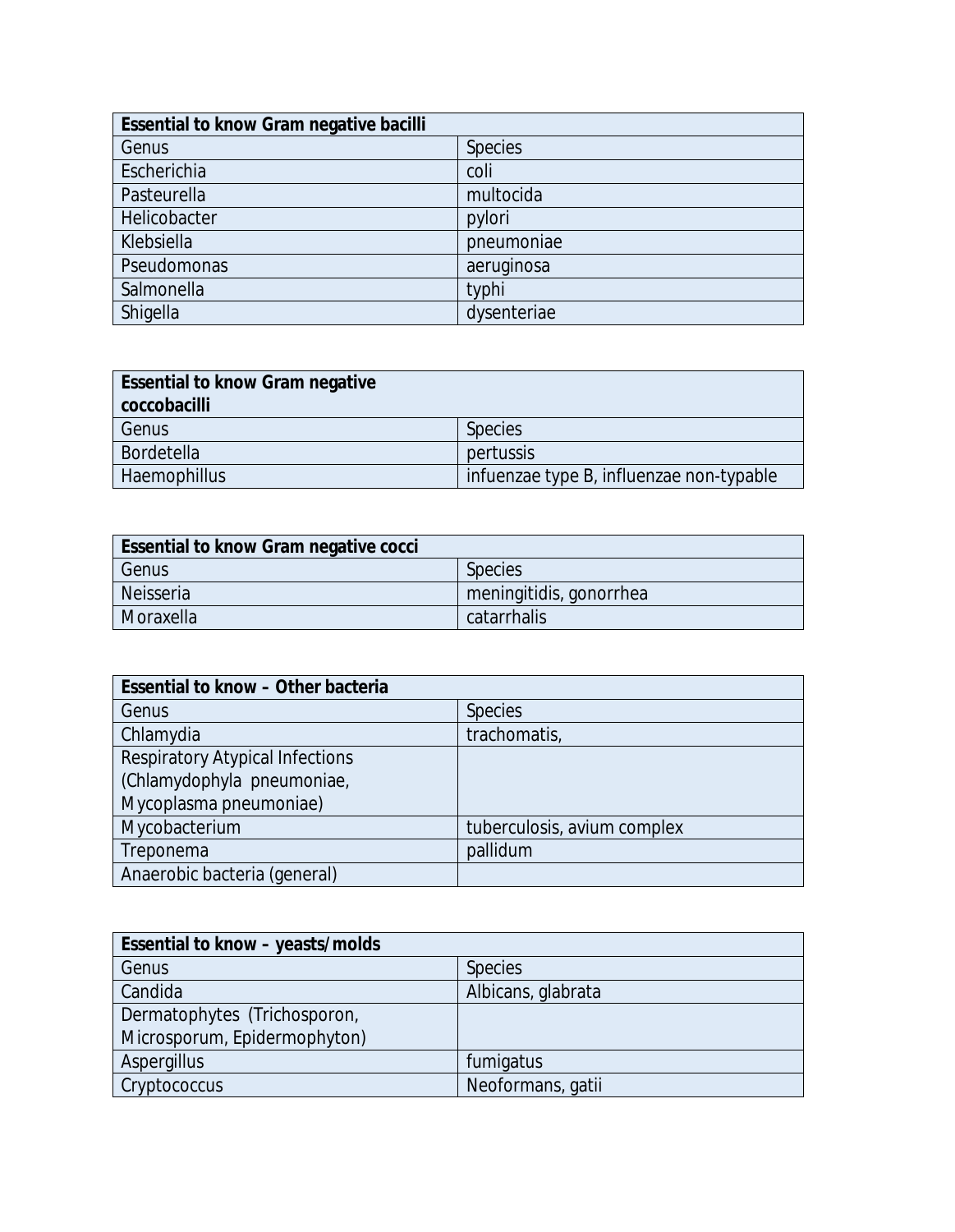| <b>Essential to know - parasites/worms</b> |                |
|--------------------------------------------|----------------|
| <b>Genus</b>                               | <b>Species</b> |
| <b>Cryptosporidium</b>                     |                |
| <b>Enterobius</b>                          | vermicularis   |
| <b>Plasmodium</b>                          | falciparum     |
| <b>Giardia</b>                             | lamblia        |

| <b>Essential to know - viruses</b> |  |
|------------------------------------|--|
| Human immunodeficiency virus       |  |
| <b>Epstein-Barr virus</b>          |  |
| Herpes simplex virus               |  |
| Varicella zoster virus             |  |
| <b>Influenza</b>                   |  |
| Parainfluenza                      |  |
| <b>Respiratory syncytial virus</b> |  |
| <b>Norovirus</b>                   |  |
| <b>Rotavirus</b>                   |  |
| <b>Hepatitis A virus</b>           |  |
| <b>Hepatitis B virus</b>           |  |
| <b>Hepatitis C virus</b>           |  |
| <b>Enterovirus</b>                 |  |
| <b>West Nile virus</b>             |  |
| Human papilloma virus              |  |
| <b>Measles</b>                     |  |
| Covid-19                           |  |

| Supplementary - bacteria                   |                        |
|--------------------------------------------|------------------------|
| <b>Genus</b>                               | <b>Species</b>         |
| <b>Aeromonas</b>                           | hydrophila             |
| <b>Bacillus</b>                            | Anthracis, cereus      |
| <b>Bartonella</b>                          | henselae               |
| <b>Borrelia</b>                            | burgdorferi            |
| Campylobacter                              | jejuni                 |
| <b>Clostridium</b>                         | perfringens, botulinum |
| Corynebacterium                            | diphtheriae            |
| Coxiella                                   | burnetii               |
| <b>Enterobacter</b>                        |                        |
| HACEK - Haemophilus aphrophilus,           |                        |
| Actinobacillus, Cardiobacterium, Eikenella |                        |
| corrodens, Kingella                        |                        |
| Legionella                                 | pneumophilia           |